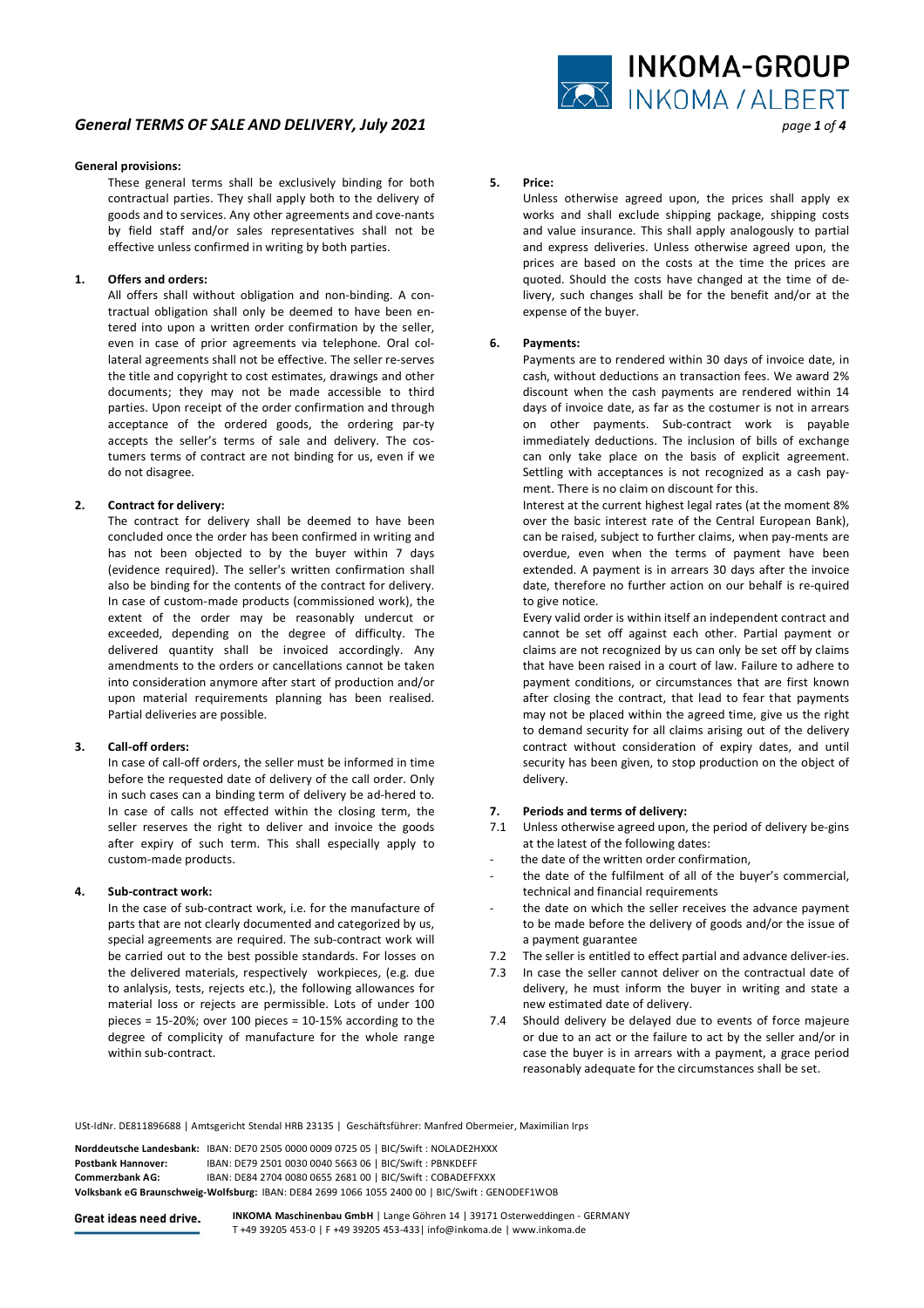# *General TERMS OF SALE AND DELIVERY, July 2021 page 2 of 4*

7.5 As soon as the buyer foresees that the acceptance of the delivery item will be impossible, he must inform the seller immediately in writing. The buyer must state the reasons and if possible a date on which he can accept delivery. Even if the buyer does not accept the delivery item on the agreed date, he must still pay for the part of the purchase

price due on delivery. The seller must see to continued storage of the delivery at the expense and the risk of the buyer and upon request, insure the delivery item at the expense of the buyer.

7.6 In case the buyer's non-acceptance is not based on force majeure, the seller can demand in writing that the buyer accepts the delivery within a reasonable period, otherwise the contract will be rescinded.

 In case the buyer does not accept the goods within the agreed period for reasons not attributable to the seller's fault, the seller can, in his discretion, rescind the contract in whole or in part by informing the buyer thereof in writing. In such case, the seller shall be entitled to demand compensation for damages caused by the delay of buyer.

## **8. Delivery, passing of risk:**

 The terms of delivery must be agreed in accordance with the INCOTERMS in effect at the time the contract is con-cluded. Unless otherwise agreed upon, the delivery item shall be deemed to have been delivered ex works (EXW). Should the seller agree upon the buyer's request to send the deliv-ery item to a destination, the risk shall pass not later than at the time of handing over the delivery item to the first forwarder.

## **9. Packaging:**

Unless otherwise agreed upon,

- a) the packing costs shall not be included in the prices stated
- b) packaging shall be effected customarily in order to avoid damage to the goods under normal transport conditions in transit to the determined destination and

 at the buyer's expense and shall only be returned to the seller in case this is expressly agreed upon.

## **10. Retention of title:**

- 10.1 The delivery item shall remain the seller's property until full payment. Upon the seller's request, the buyer must make every effort to support the seller and to protect the seller's title to the delivery item in the respective country. The seller shall be entitled to mark the delivery item as his property. The buyer must comply with the formal requirements for the observance of the reservation of title.
- 10.2 The buyer may not pledge the delivery items or transfer them by way of security unless they are fully paid for. In case of a pledge or another third party intervention, the buyer must inform the seller immediately.
- 10.3 Should the delivery item become a material part of an individual item through processing or combination, the seller receives co-ownership to the new item on a pro rata basis in accordance with the ratio between the value of the deliv-ery item and the other combined or compounded items at the time of the combination or compounding. In case of a combination or compounding in which the seller's item is to



be seen as the main item, he shall be deemed to have been agreed upon that the buyer transfers co-ownership to the seller on a pro-rata basis.

## **11. Acceptance test:**

- 11.1 Unless otherwise agreed upon, the acceptance tests included in the contract shall be conducted at the place of manufacture during normal working hours. Insofar as no technical details for the acceptance test are agreed upon in the contract, the tests shall be subject to the general practice in the relevant sector in the country of origin.
- 11.2 The seller must inform the buyer about the acceptance date in time and in writing, so that the buyer can be repre-sented in the course of the tests. In case the buyer is not present in person or represented by a representative during the test, the buyer shall receive a test report. The accu-racy of this report cannot be disputed by the buyer.
- 11.3 In case the acceptance test shows that the delivery item does not comply with the specified requirements or in case it shows any defects, the seller must remedy any defect and restore the contractual condition of the delivery item. Only in case of major defects the buyer may request a repetition of the acceptance test.
- 11.4 The costs for the acceptance test at the place of manufacture, excluding special operational equipment and special tools are seperately agreed in contract . Travel costs and costs for board and lodging in connection with the test must be paid by the buyer.

## **12. Liability for defects:**

- 12.1 The seller has the obligation to remedy defects attributable to a fault in construction, material or workmanship. The buyer must inform the seller immediately of any defects detected.
- 12.2 This obligation shall only apply to defects arisen within the period of one year from the time the risk passed and/or in case of delivery with erection, from the time assembly was completed, at the latest 15 month after delivery. In case the daily operating time of the delivery item exceeds the agreed upon time, the period shall be reduced accordingly.
- 12.3 In case a defect of a part of the delivery item is remedied, the seller shall again be liable for defects of the delivered replacement parts for a period of one year to the same extent as in the case for the original delivery item, however, not more than 2 years after first delivery. For all other parts, the term shall be extended by the duration of the service interruption caused by the remedy of the defect.
- 12.4 The buyer must inform the seller immediately in writing of any defects detected. In any case, such a notice of defects must be effected within 8 days after expiry of the period stated in item 12.2. The notice of defects must include a description of the defect. In case the buyer fails to send a written notice of defects within the time period stated above, the goods shall be deemed to have been accepted and the buyer forfeits his right to a remedy of the defect and to any claims for damages or claims to avoidance on the ground of error based on defects.

USt-IdNr. DE811896688 | Amtsgericht Stendal HRB 23135 | Geschäftsführer: Manfred Obermeier, Maximilian Irps

|                    | Norddeutsche Landesbank: IBAN: DE70 2505 0000 0009 0725 05   BIC/Swift : NOLADE2HXXX             |  |
|--------------------|--------------------------------------------------------------------------------------------------|--|
| Postbank Hannover: | IBAN: DE79 2501 0030 0040 5663 06   BIC/Swift: PBNKDEFF                                          |  |
| Commerzbank AG:    | IBAN: DE84 2704 0080 0655 2681 00   BIC/Swift: COBADEFFXXX                                       |  |
|                    | Volksbank eG Braunschweig-Wolfsburg: IBAN: DE84 2699 1066 1055 2400 00   BIC/Swift : GENODEF1WOB |  |
|                    |                                                                                                  |  |

Great ideas need drive.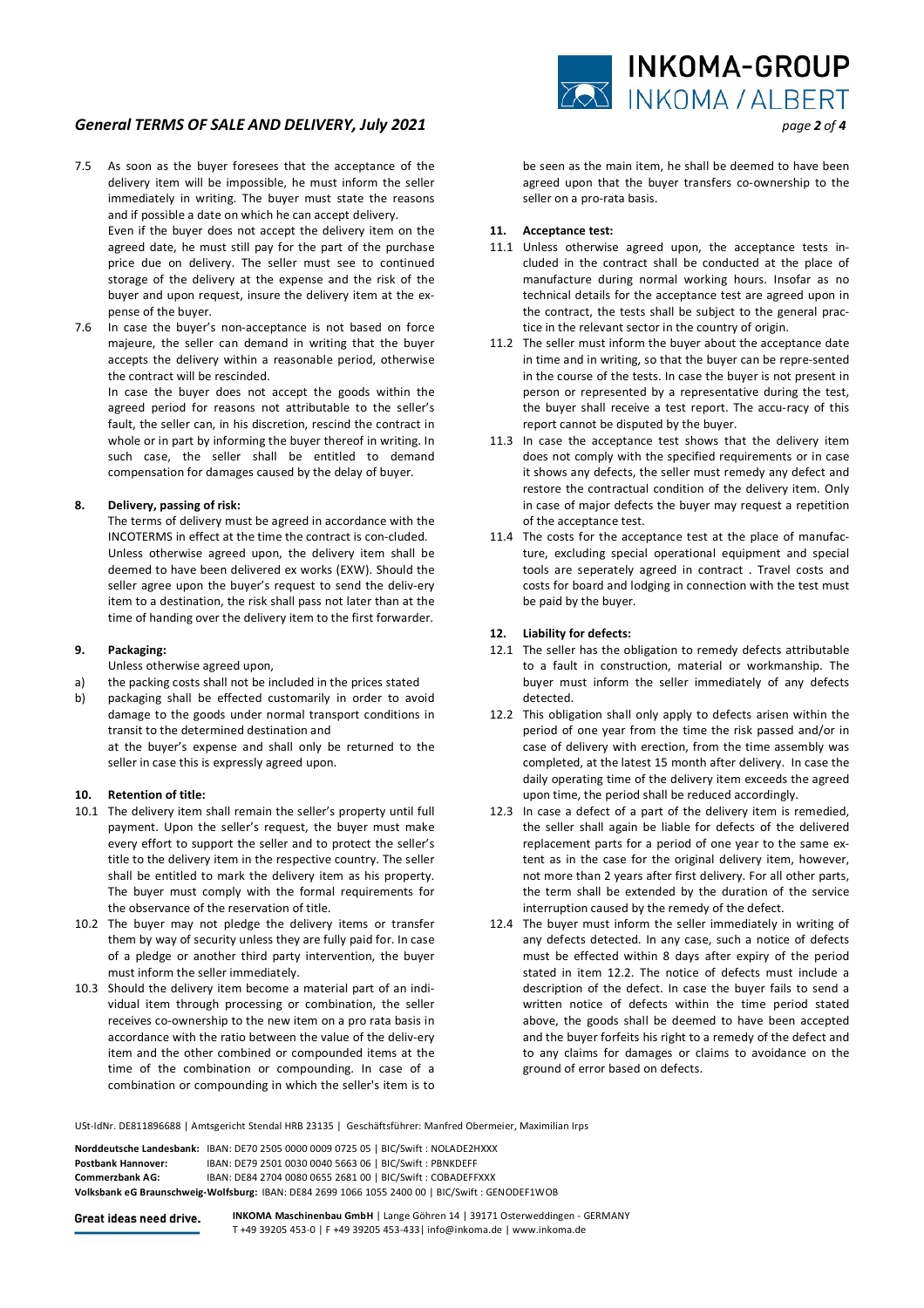# *General TERMS OF SALE AND DELIVERY, July 2021 page 3 of 4*

 In case there is a risk that damage is caused by defects incurred, the buyer must inform the seller immediately in writing. In case the buyer fails to inform the seller accordingly, he shall be liable for any damage incurred due to the failure to send such notification.

- 12.5 Upon receipt of a justified notification of defects, the seller must see to a remedy of defects at his own expense. It is the at the seller's discretion to have the faulty part or the delivery item returned to him for repair and/or replacement.
- 12.6 In case special skills are required for the disassembly and assembly of a part, the seller shall have the obligation to do the work himself. In case no special skills are required, the seller shall be deemed to have fulfilled the remedy of defects by delivering the properly repaired or replaced parts.
- 12.7 In case the buyer sent a notification of defects due to a certain defect and no such defect for which the seller can be made liable can be detected, the buyer must reimburse the seller for all costs incurred to the seller due to such notification.
- 12.8 The buyer must see to the disassembly and assembly of equipment not forming part of the delivery item at his own expense and risk, insofar as this is necessary for the remedy of the defect.
- 12.9 Unless otherwise agreed upon, transport of the delivery item and/or the parts of the delivery item to be remedied shall be effected at the seller's expense and risk. The buyer must adhere to the seller's instructions regarding transport.
- 12.10 Unless otherwise agreed upon, the buyer shall cover any additional costs incurred to the seller in the course of repairs, disassembly and assembly, in case the location of the delivery item is not the contractual destination.
- 12.11 The defect and already replaced parts must be placed at the seller's disposal at no additional cost (carriage paid).
- 12.12 Should the seller not fulfil his obligation to remedy the defect within a reasonable period of time, the buyer may set a final reasonable period in writing, in the course of which he must remedy the defect.

 Should the seller not remedy the defect within such reasonable grace period, the buyer may effect the required repairs himself and/or have them effected by a third party at the expense and risk of the seller. However, the seller shall receive a prior notification in writing.

 Through reimbursement by the seller of all reasonable costs incurred to the buyer due to such repair, all the buy-er's claims concerning the remedy of defects as well as claims for damages, if any, shall be deemed to have been satisfied.

- 12.13 The liability for defects not based on materials provided by the buyer (= a third party) or a construction specified by the buyer shall be excluded.
- 12.14 The seller shall not be liable for defects based on:
- a list prepared by the buyer or his representative not in compliance with the seller's provisions, bad maintenance, bad repairs and changes or repairs and changes effected without the seller's written consent by a third party who is not the seller or his representative, wear and tear.
- 12.15 Irrespective of the provisions in sections 12.1 to 12.14, the seller's liability for defects in connection with the parts of

the delivery item is restricted to 2 years after the date of delivery.

12.16 Claims for damages due to minor negligence of the seller are excluded (except those concerning personal injury). The seller shall not assume liability for damage caused by a defect, such as a production stop, lost profits and other indirect damage.

## **13. Division of liability for damage caused by the delivery item:**

13.1 The seller's liability for property damage caused by the delivery item after delivery was effected and the delivery item was in the buyer's possession shall be excluded. The seller shall also not be liable for damage to products manufactured by the buyer or to goods that include a product manufactured by the seller.

 Should the seller be made liable by a third party for a damage caused by the delivery item as mentioned in the paragraph above, the buyer must indemnify the seller, defend him and hold him harmless against such claim.

## **14. Plans and documents:**

- 14.1 Plans, drafts, cost estimates and other technical docu-ments provided by the seller for the manufacture of the de-livery item shall remain the seller's intellectual property. Any use, copying, reproduction, dispersion and handing over to third parties, publication and demonstration shall only be permissible with the owner's express consent
- 14.2 The seller shall provide the buyer with instructions and regulations concerning the erection, initial operation and maintenance of the delivery item not later than on the date of delivery. However, the seller shall not have the obliga-tion to provide workshop drawings for the delivery item or for spare parts.

## **15. Force majeure:**

- 15.1 Each of the parties has the right to suspend the fulfilment of its obligations to the extent the performance of the contract is rendered unreasonably difficult or completely impossible due to the following circumstances: Labour disputes and any circumstances not under such party's control, such as war, fire, rebellion, seizure, requisition, embargoes, energy consumption restrictions and also lacking, defective or incomplete delivery by the suppliers. Insofar as one of the circumstances stated above occurs before or after the conclusion of the contract, the relevant contractual party shall only be entitled to suspend the fulfilment of its contractual obligations if the effects of the event occurred were not foreseeable at the time the contract was concluded.
- 15.2 In case an event of force majeure occurs, the party affect-ed must inform the other party immediately and in writing of the occurrence and the expected duration of such event. Should the occurrence of an event of force majeure hinder the buyer from fulfilling his obligations, he must reimburse the seller for any costs already incurred in the course of securing and protecting the delivery item.

USt-IdNr. DE811896688 | Amtsgericht Stendal HRB 23135 | Geschäftsführer: Manfred Obermeier, Maximilian Irps

|                                                                                                  | Norddeutsche Landesbank: IBAN: DE70 2505 0000 0009 0725 05   BIC/Swift : NOLADE2HXXX |  |
|--------------------------------------------------------------------------------------------------|--------------------------------------------------------------------------------------|--|
| Postbank Hannover:                                                                               | IBAN: DE79 2501 0030 0040 5663 06   BIC/Swift: PBNKDEFF                              |  |
| Commerzbank AG:                                                                                  | IBAN: DE84 2704 0080 0655 2681 00   BIC/Swift: COBADEFFXXX                           |  |
| Volksbank eG Braunschweig-Wolfsburg: IBAN: DE84 2699 1066 1055 2400 00   BIC/Swift : GENODEF1WOB |                                                                                      |  |
|                                                                                                  |                                                                                      |  |

Great ideas need drive.